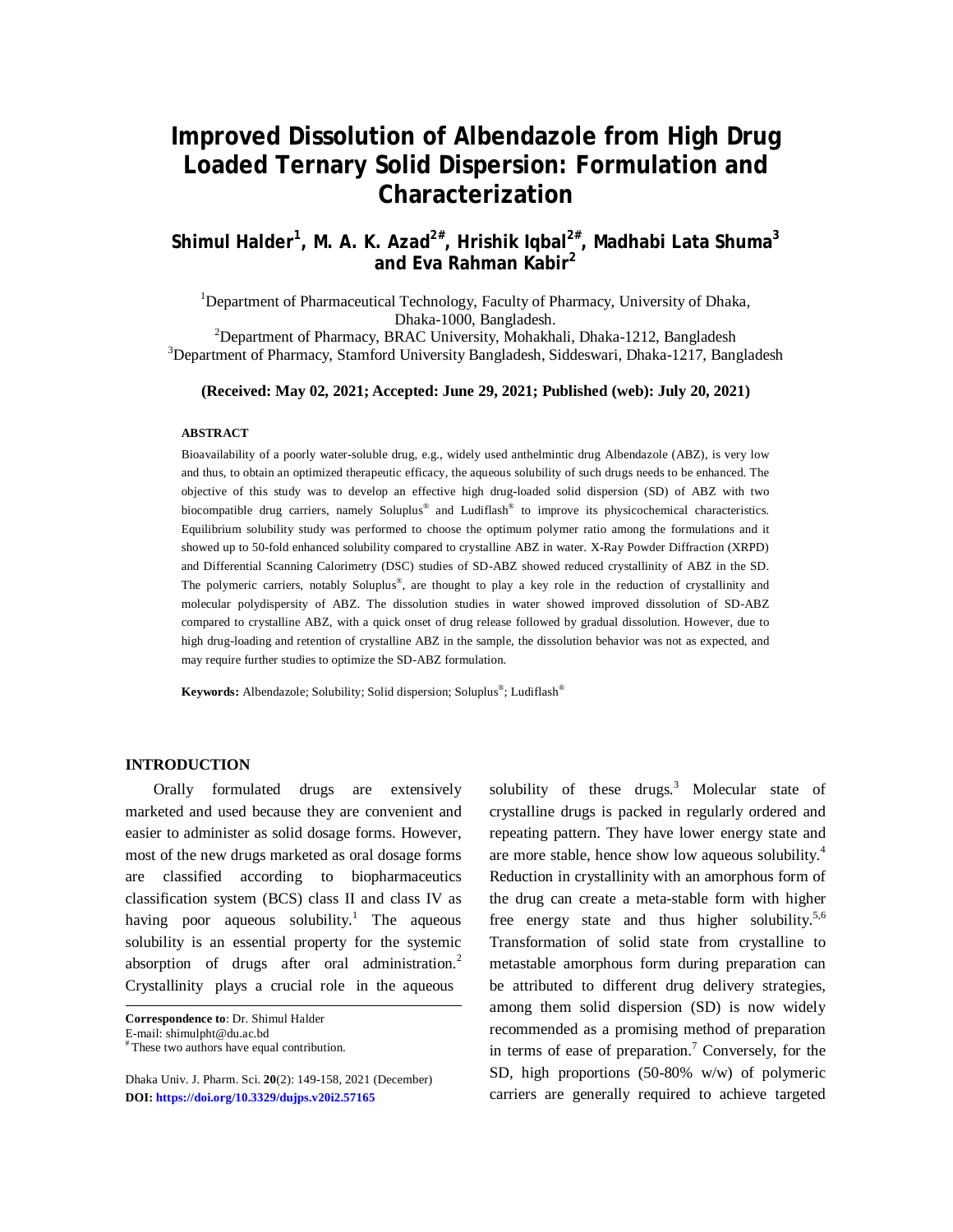improvement in dissolution behavior.<sup>8,9</sup> Albendazole (ABZ) is a benzimidazole derivative commonly used as an anthelmintic agent, and classified as a BCS class II drug having poor aqueous solubility and poor oral absorption (less than  $5\%$ ).<sup>10</sup> Moreover, ABZ stays as in a stable acicular crystalline form which is liable for its poor solubility.<sup>11</sup> Additionally, ABZ has a recommended clinical dose of  $200-400$  mg.<sup>12</sup> Therefore, preparation of a pharmaceutical solid dosage form of ABZ using low drug loading might be troublesome and might not be commercially feasible for the ease of patient convenience as the final weight and size would be troublesome to swallow.<sup>13</sup> On the other hand, high drug-loading also increases the chance of formation of crystals in the formulation, as in higher drug-loading a loss of polymer from drug in amorphous solid dispersion (ASD) can be observed.<sup>14</sup> Moreover, in ASD with high drug loading, suboptimal disintegration and drug release performance have been reported.<sup>15</sup> Several methods have been developed to improve the solubility and dissolution rate of ABZ, such as chitosanmicrosphere preparation<sup>16</sup>, oil/water emulsion<sup>17</sup>, microcrystals<sup>18</sup>, SD<sup>19</sup>, liposomal incorporation<sup>20</sup>, cyclodextrin complexation<sup>21</sup>, co-grinding<sup>22</sup>, co-spray  $drying^{23}$  and, more recently, nanoparticle formulations<sup>24</sup>. Among these strategies, ASD using amphiphilic carriers is a promising strategy for improving the aqueous solubility and dissolution<sup>25</sup> in between 10 to  $1600$ -fold<sup>26,27</sup> Moreover, combined polymeric carriers are also used to decrease the high percentage of carrier concentration successfully in enhancing the dissolution behavior.<sup>28</sup> To achieve a targeted result, high drug-loaded SD with stable amorphous form and adequate drug release can be achieved by optimizing drug and polymer ratio. However, till date very little is known about the feasibility of high-drug loaded SD with mixed polymeric carriers to improve the dissolution behavior of ABZ.

The current study was aimed to overcome the solubility problem of ABZ by the application of SD with high-drug loading using two biocompatible polymers, Soluplus<sup>®</sup> and Ludiflash<sup>®</sup>. The SD was prepared with 50% (w/w) ABZ load and 50% (w/w)

mixed polymeric carrier. Soluplus® is a novel carrier excipient with excellent amphiphilicity and solubilizing properties which promote *in vivo* absorption.<sup>29</sup> Ludiflash<sup>®</sup> is a filler, binder, and disintegrant used in orodispersible tablets (ODT).<sup>30</sup> In this study, various polymer ratios of the formulations (0-50% w/w) were selected on a randomized basis, prepared and optimized in terms of solubility enhancement. Equilibrium solubility studies on the different formulations were performed and analyzed. The drug release profile and physicochemical characterization of the optimized SD-ABZ was also assessed with those of crystalline ABZ.

#### **MATERIALS AND METHODS**

**Materials.** ABZ was generously provided by the Beximco Pharmaceuticals Ltd., Dhaka, Bangladesh. Soluplus<sup>®</sup> and Ludiflash<sup>®</sup> were a kind gift from the BASF, Bangladesh. The chemicals and solvents used were of analytical grade.

**Preparation of SD-ABZ.** To prepare the SD-ABZ, drug and polymers (Soluplus® and Ludiflash®) were physically mixed using kneading method.<sup>31,32</sup> In brief, 50% (w/w) of ABZ was weighed and taken in a mortar, and drop wise addition of pure distilled water was used as the solvent. Slurry was prepared where all the drug particles are wetted by trituration. In this slurry, the polymers, Soluplus® and Ludiflash®, (50% w/w) were added in different ratios (% w/w) (Table 1). The sample was then triturated until a uniform mixture was formed. To obtain a dried sample, solvent evaporation technique was used. $33$  The solvent of the sample was evaporated using a rotary vacuum evaporator (Rotary Solvent Evaporator, Heidolph, GmbH, Germany) at 50℃ under vacuum to yield a solid and dried sample.

**Table 1. Selection of suitable ratio of the polymers.**

|                 | Ratio $(\%)$                | Equilibrium     |
|-----------------|-----------------------------|-----------------|
| Sample          | $Soluplus^{\circledR}$ :    | solubility      |
|                 | Ludiflash <sup>®</sup> :ABZ | $(\mu g/ml)$    |
| Crystalline ABZ |                             | $0.67 \pm 0.15$ |
| F1              | 25:25:50                    | $24.9 + 1.82$   |
| F2              | 37.5:12.5:50                | $33.5 + 5.62$   |
| F <sub>3</sub>  | 12.5:37.5:50                | $9.5 \pm 1.15$  |
| F <sub>4</sub>  | 33.3:16.7:50                | $25.9 \pm 1.27$ |
| F5              | 16.7:33.3:50                | $16.5 \pm 1.06$ |
|                 |                             |                 |

Data represent the mean  $\pm$  SD of 3 experiments.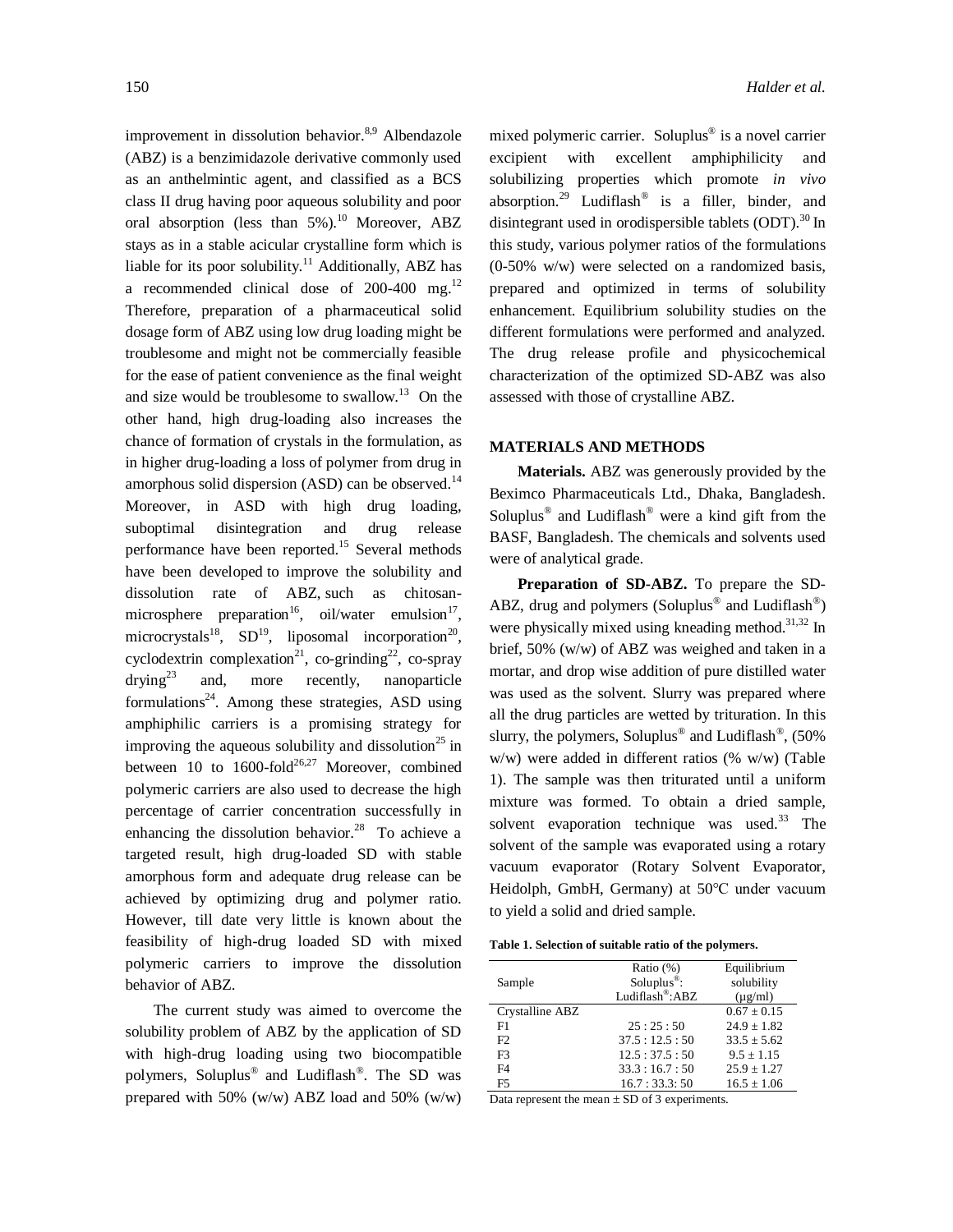**ABZ determination.** ABZ in the samples was determined by a UV-spectrophotometric method.<sup>34</sup> In this regard, 10 mg of ABZ was taken in a closed test tube and 100 mL of methanol was used to dissolve the drug sample to prepare a solution of 0.1 mg/ml. The mixture was then filtered and diluted with the dissolution media to prepare standard concentrations of 0.5 µg/ml, 1 µg/ml, 2 µg/ml, 3 µg/ml, 5 µg/ml, 7.5 µg/ml, 10 µg/ml and 15 µg/ml, respectively. The diluted samples were then analyzed by a UV Spectrophotometer (Shimadzu, Japan) at the wavelength of 281 nm.

**Equilibrium solubility studies.** The solubility of ABZ in formulations containing different ratios of Soluplus® and Ludiflash® were measured. Approximately 50 mg of formulation was added to a closed test tube containing 10 ml of distilled water to prepare an excess concentration of ABZ compared to reported solubility.<sup>35</sup> The samples were then incubated using a digital shaking incubator (Model: I10-OE+OL30-ME), for 6 hours at 50 RPM and at 37±0.5℃ temperature. After incubation, aliquots of test solutions were collected, filtered, and then centrifuged at 10,000×*g* for 5 min to separate the undissolved drug particles. The supernatant of the centrifuged sample was obtained and diluted using 50% methanol. The ABZ content was analyzed by a UV Spectrophotometer described in the aforementioned section.

#### **Surface Morphology**

**Scanning electron microscopy (SEM).** The surface morphology of crystalline ABZ and SD-ABZ was observed by scanning electron microscopy (SEM) technique using Miniscope® TM3030 (Hitachi, Tokyo, Japan). The crystalline ABZ and SD-ABZ samples were placed on an aluminum sample holder and fixed using double sided carbon tape. A magnetron sputtering device, MSP-1S (Vacuum Device, Ibaraki, Japan) was used to coat over the samples with platinum.<sup>36</sup>

**Polarized light microscopy (PLM).** The crystallinity of the crystalline ABZ and SD-ABZ was evaluated using Polarized Light Microscopy (PLM) technique. $37$  The ABZ samples were suspended in silicone oil. The observation was done using a CX41 microscope (Olympus Co. Ltd., Tokyo, Japan) under various conditions which included differential interface contrast, slightly uncrossed polar and using a red wave compensator.

### **Crystallinity Study**

**X-ray powder diffraction (XRPD).** The x-ray powder diffraction (XRPD) was performed using a Mini Flex II (Rigaku, Tokyo, Japan) with Cu Kα radiation generated at 40 mA and 35 kV. The instrument was operated at a scanning speed of 4°/min and the ABZ samples were scanned over a range of 2*θ* angles from 10° to 35° with a step size of 0.2°.

**Differential scanning calorimetry (DSC).**  Thermal analysis of ABZ samples were done using a DSC Q1000 (TA Instruments, New Castle, DE, USA) at a heating rate of 5°C/min under purging nitrogen gas (50 ml/min). The ABZ samples were placed and sealed in aluminum sample pans. Accurately weighed (ca. 3 mg) samples were subjected to the DSC thermal analysis. Indium was used to calibrate the system as a reference standard (8-10 mg, 99.999% pure, onset at 156.6°C).

**Dynamic light scattering (DLS).** For the analysis of mean hydrodynamic particle size and zeta potential of the aqueous suspended SD-ABZ, the dynamic light scattering (DLS) technique, using a Zetasizer Ultra (MALVERN, Worcestershire, UK), was performed. Prior to the measurement, the concentration of ABZ was kept 10 µg/ml, sample was suspended in Milli-Q. The measurement was performed at 25°C and at a measurement angle of 90°. The analysis was done in triplicate.

**Dissolution studies.** The *in vitro* dissolution test was performed on crystalline ABZ and SD-ABZ in distilled water using a USP type II dissolution test apparatus (Logan Model UDT 804, USA). Temperature and paddle rotation speed were set to  $37.0 \pm 0.5^{\circ}$ C and 75 RPM, respectively.<sup>38</sup> Sample collection time intervals were selected at 15, 30, 60, 120, 180, 240, 300 and 360 min, respectively. 10 ml of sample was withdrawn from the dissolution vessels. The sample was then filtered using Whatman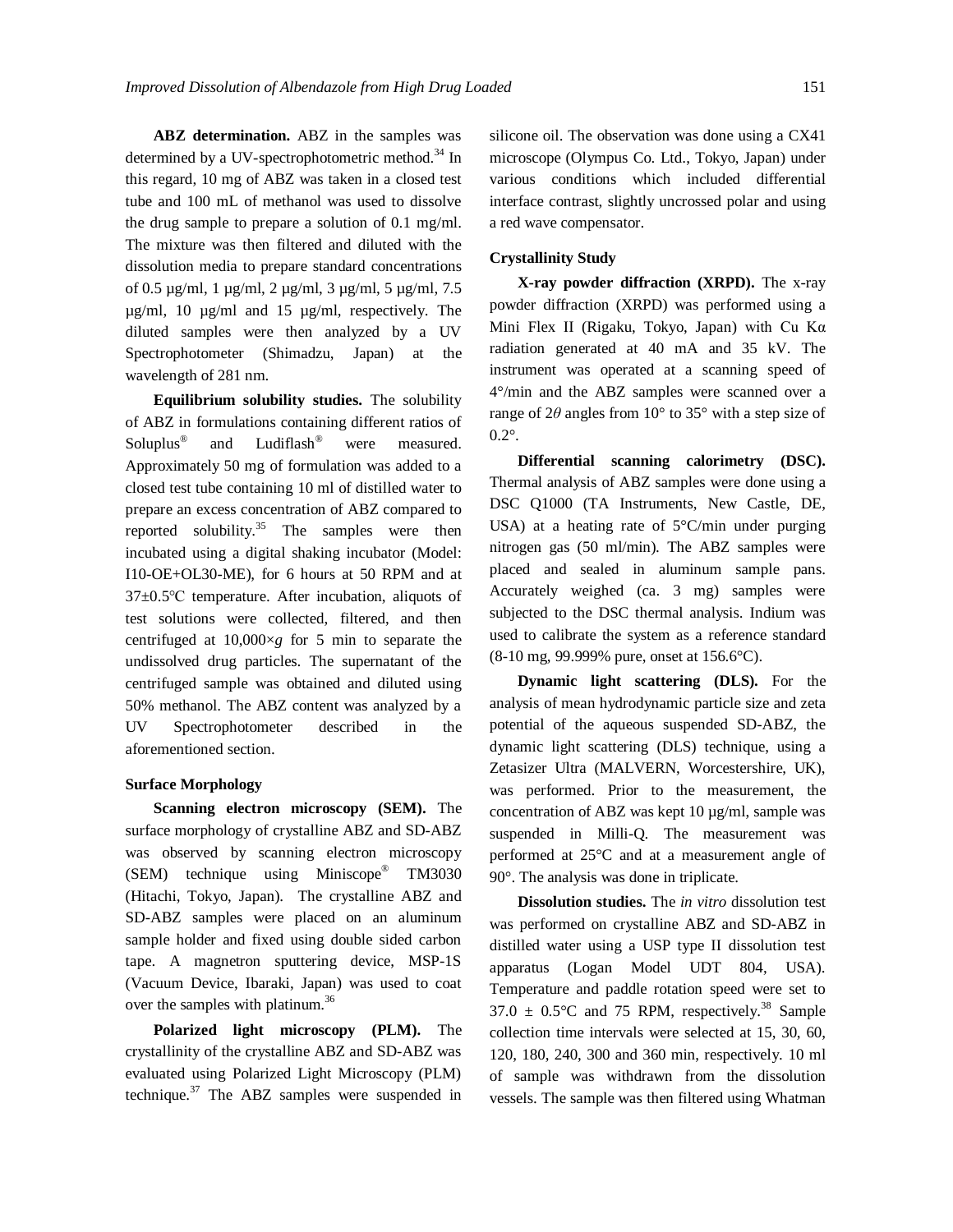filter papers placed in a conical flask into a test tube. Dilutions with dissolution media were performed for each sample solution in order to compare with standard drug concentration. Absorbance of the diluted sample from different time points were analyzed using the Shimadzu UV Spectrophotometer mentioned earlier at 281 nm. The dissolution test was performed thrice and their mean value was calculated to obtain the dissolution profile.

## **Statistical Analysis**

All experiments in solubility and drug dissolution studies were repeated at least three times. All data are represented as mean  $\pm$  standard deviation (SD). The graphs were plotted using Graphpad, Prism 6.0 (GraphPad Software, LaJolla, CA).

## **RESULTS AND DISCUSSION**

SDs are primarily binary mixtures of drug and polymer.<sup>39</sup> Solvent evaporation and hot-melt extrusion are two widely used methods to prepare SDs of drugs with low solubility. For high drugloaded SD, the hot-melt extrusion method can cause degradation of the drug.<sup>40</sup> On the other hand, solvent evaporation method does not require exposure to high temperature and reduces risk of drug degradation. Based on the above mentioned analyses the results are discussed below.

**Optimization of polymer ratio.** In this study, to select the optimum polymer ratio, five different polymer ratios with 50% (w/w) ABZ were assessed through equilibrium solubility studies to optimize the best drug-polymer ratio for the formulation by comparing them with the crystalline ABZ sample. Table 1 shows the equilibrium solubility data of the selected drug-polymer ratios. From the equilibrium solubility study results, we could see that the F2 with Soluplus<sup>®</sup>: Ludiflash<sup>®</sup>: ABZ ratio (37.5: 12.5: 50 %) had the highest solubility among the test samples. The study showed about 50-fold enhancement in solubility of the F2 compared to that of the crystalline ABZ in water (Table 1). The result demonstrated the higher solubility compared to crystalline ABZ in the formulation containing higher ratio (%) of Soluplus®

compared to Ludiflash® . The considerable reason for this to occur is that the hydrophobic crystalline molecules of ABZ preferably interacted with Soluplus® more and drug molecular dispersion was higher.<sup>39</sup> This result is supported by a finding that suggests a higher molecular dispersion is in accordance with the better drug release from the polyethylene glycol (PEG)-drug system**.** <sup>41</sup> The comparison indicates a promising enhancement of the solubility in water under the specific conditions of the equilibrium solubility study. Several investigations suggested that in ternary system, the synergistic effect of polymers is a result of both headhead and electrostatic interactions $42$ . In addition, the hydrophobic blocks of the copolymer form the core of the micelle that serves as a microenvironment for incorporation and accommodation of the lipophilic molecules.<sup>43</sup> thus, the solubility of the hydrophobic drug is enhanced by the nature of the interior of the micelles through hydrophobic-hydrophobic interactions.

Therefore, on the basis of improved solubility, F2 was chosen as the optimal one for further physicochemical characterization and dissolution studies.

# **Physicochemical Characterization**

**SEM study.** The SEM images of crystalline ABZ and SD-ABZ are shown in Figure 1A. The microscopic image of crystalline ABZ shows the presence of crystalline solids. For amorphous materials, it might exist as irregular shape which can be distinguish as transparent glass like nature. <sup>44</sup> The SD-ABZ presented a SEM image with discrete surface morphology where most of the materials cannot be observed. However, the SEM image also presents distinguishable portions of the material which are regularly arranged. Thus, it can be noted that there was a retention of crystalline ABZ in the SD-ABZ formulation.

**PLM study.** The PLM study clearly shows the presence of ABZ crystals (Figure 1B). ABZ crystals have long range orders and different arrangement of particles in different directions, hence are anisotropic. On the other hand, SD-ABZ clearly shows a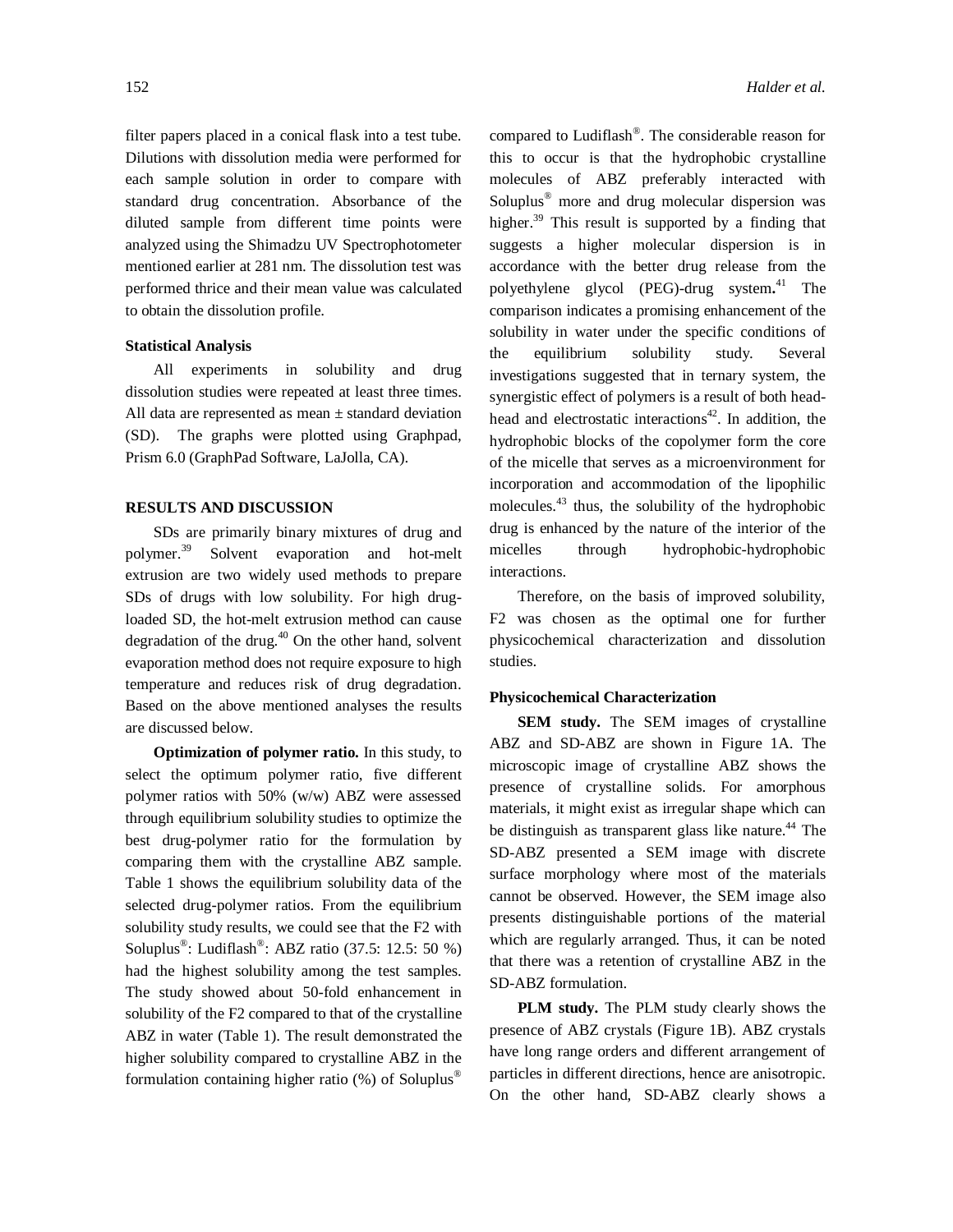reduction in particles that are anisotropic. However, presence of crystalline ABZ can be detected in the images from PLM (Figure 1B). Comparing the images, it can be observed that in crystalline ABZ the

fine crystals were agglomerated in larger scale, whereas the crystals though present in the SD-ABZ were not agglomerated that much (Figure 1B).



Figure 1. Microscopic images observed by scanning electron microscope (A) and polarized light microscope (B). (I) Crystalline ABZ and (II) SD-ABZ. Each black and white bar represents 50 μm and 100 μm, respectively.

**XRPD pattern study.** In the XRPD analysis, crystalline ABZ showed a series of sharp peaks with high intensity. It is due to the long periodicity and regular distribution of molecules across dimension, which caused the characteristic high intensity narrow peaks at  $2\theta$  angles from  $10^{\circ}$  to  $35^{\circ}$  (Figure 2A). Amorphous materials do not have the long range in order, they rather have molecules randomly distributed across dimension, which results in x-rays being scattered in many directions leading to a large peaks or "halo" distributed in wide angle.<sup>45</sup> The XRPD patterns of SD-ABZ demonstrated diffraction peaks as ABZ with significantly reduced intensity.

This is indicative of reduction of crystallinity in SD-ABZ formulation. However, it is notable that the intensity of crystalline peaks of SD-ABZ was significantly less than that of crystalline ABZ. This observation suggests that the SD had lower crystallinity compared to crystalline ABZ. This can be explained by the high drug-loading of ABZ in the SD system. Since the formulation has a high drugloading, even though a portion of the drug was distributed in amorphous state, some portions of ABZ retained its crystallinity with reduced intensity.

**DSC study.** In the DSC thermal analysis of crystalline ABZ, two sharp endothermic peaks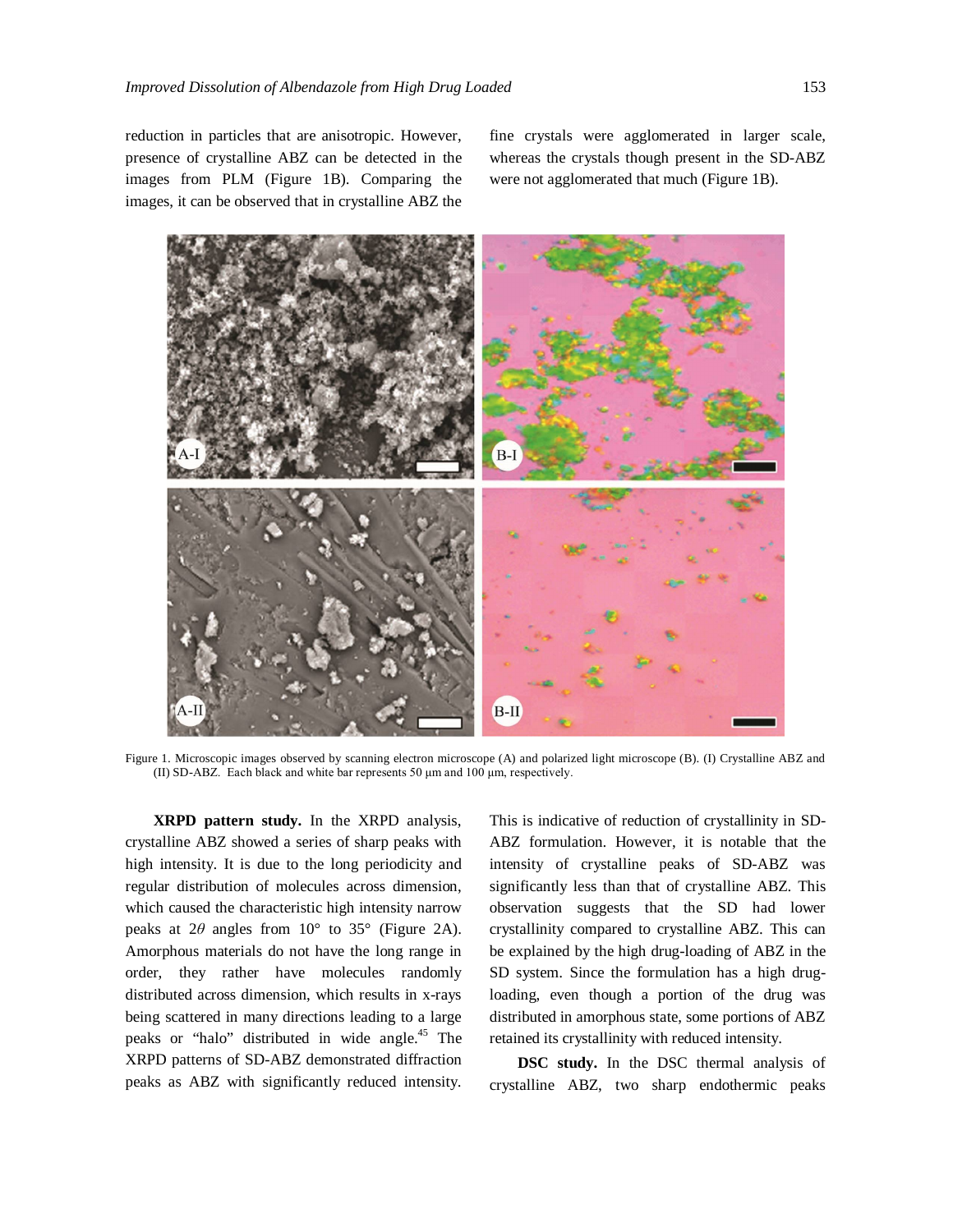around 220°C and 230°C corresponds to the melting point of ABZ (Figure 2B). From the thermograms of SD-ABZ, the characteristic melting endothermic peak for ABZ is absent. The near absence of the peak is indicative that ABZ was dissolved in the polymers.<sup>46</sup> An endothermic peak at 158°C can be observed, which can correspond to the melting point of Ludiflash®. Ludiflash® is a co-processed polymer with 90-95% of mannitol, and mannitol has a melting

point around 164-169°C.<sup>47</sup> The other polymeric carrier Soluplus® is amorphous and does not have a melting endothermic peak.<sup>48</sup> However, in between the temperature of 175-190°C, we can observe a broad endothermic peak (Figure 2B). In this temperature region, ABZ could have undergone melting with Soluplus<sup>®</sup> and Ludiflash<sup>®</sup> during the DSC scans of the SD-ABZ that suggests the amorphization during preparation could result in improved dissolution.<sup>49</sup>



**Figure 2.** Crystallinity analysis of ABZ samples using (A) XRPD and (B) DSC. (I) Crystalline ABZ and (II) SD-ABZ.

**DLS study.** In the SD systems, particle size has a strong impact on drug dissolution and on drug absorption. DLS study for the SD-ABZ revealed that the prepared high drug-loaded SD has a particle size in the range of 40-1000 nm (Figure 3). However, a maximum number of particles are in the size range between 100-1000 nm with a mean diameter of 389 nm. The particle sizes are relatively smaller with higher disjoining pressure and increased surface area, which increases the interfacial solubility of the formulation compared to crystalline ABZ according to Noyes Whitney equation. <sup>50</sup> The polydispersity index was 0.51. Polydispersity value larger than 0.7 corresponds to broad size distribution of particles. $51$ Considering the formulation had high drug-loading, 0.51 polydispersity index value shows promising reduction in particle size. The DLS study also revealed the zeta potential value of -24.6 mV. Zeta potential can reveal the charge on the particle surface and the physical stability of the solid dispersion.<sup>52</sup>

Since dissolution and absorption are closely related, the impact in this regard is that the solubility increases with decreasing particle size. Therefore, we believe that this SD-ABZ might be beneficial in improving the dissolution behavior of ABZ due to generation of small particle in dispersed phase when introduced in aqueous media.



Figure 3. Particle size distribution of SD-ABZ sample.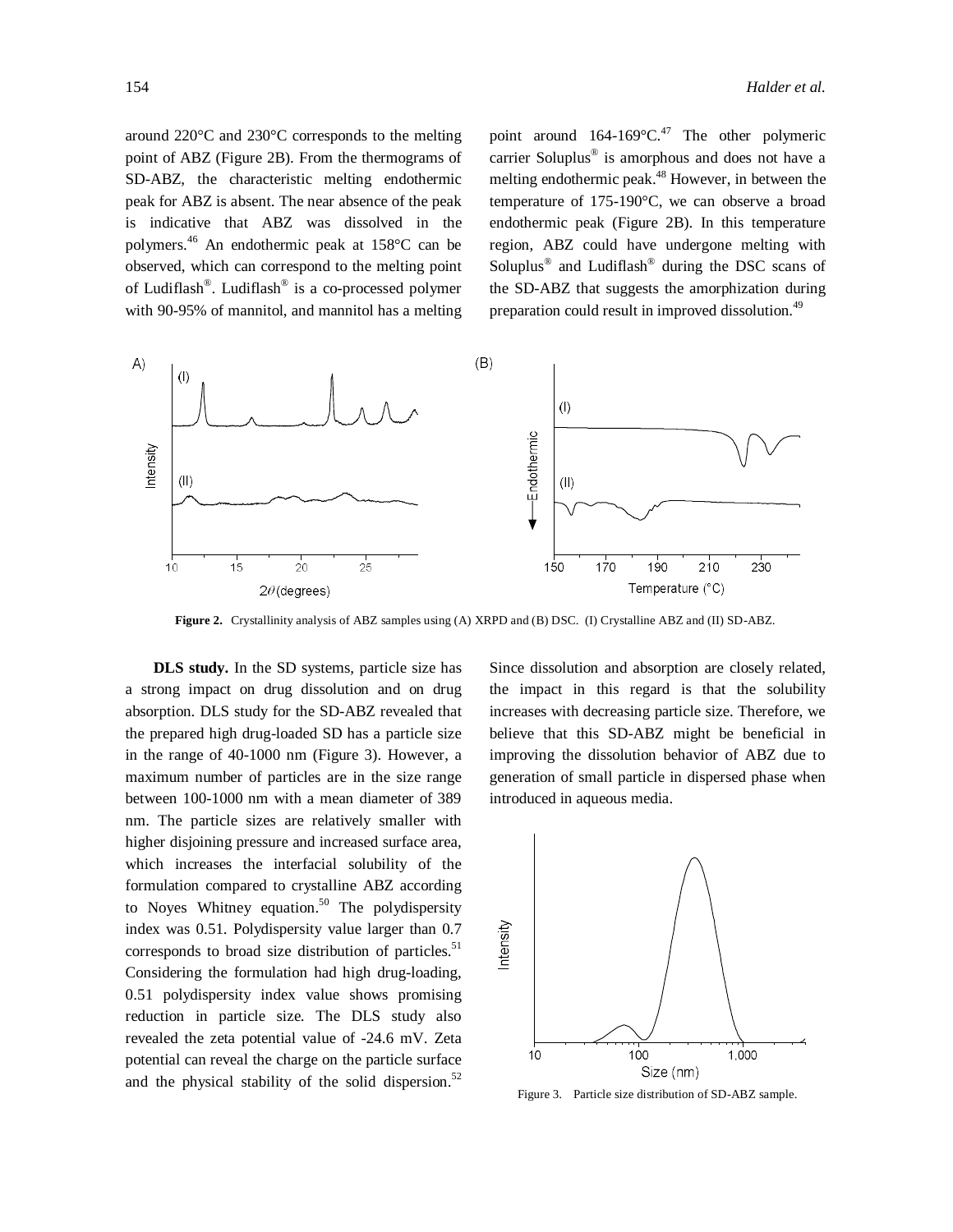**Dissolution behavior.** The optimized SD-ABZ was further studied for dissolution profile. The dissolution rate of F2 was examined by plotting the percentage of drug released versus time in comparison with that of the crystalline ABZ (Figure 4). At initial, up to the 15 min mark, the SD-ABZ showed an average of 4.69% of drug release and the average value of the drug release reached to 5.01% at 30 minutes. This is indicative of an initial quick release compared with that of the crystalline ABZ.



Figure 4. Dissolution tests of ABZ samples in phosphate buffer media (0.05 M, pH 6.8).  $O$ , crystalline ABZ; and  $\Delta$ , SD-ABZ. Data represent the mean ± SD of 6 experiments.

The average value of the drug release reached to 6.07% at the last time point of 360 min. The results showed a quick onset of release followed by a prolonged release of drug over time, which can be attributed to characteristics of high drug-loaded SD.<sup>53</sup> Dissolution profile of crystalline ABZ was also performed to compare the results of the sample. The initial release of crystalline ABZ was 0.32% at 15 min, which enhanced to only 0.39% at the 30 min mark. At the final time point of 360 min, the average value of the drug release was 0.57%. Comparing the initial release profiles, it was found that the SD-ABZ showed about 15-fold and 13-fold higher initial dissolution rate at 15 min and 30 min, respectively, compared to crystalline ABZ. However, at 360 min, the sample showed 10.6-fold enhanced dissolution rate compared to the crystalline ABZ. The crystalline nature of ABZ is the reason behind its poor solubility in the aqueous media and shows very poor dissolution rate. On the other hand, the high drugloaded SD-ABZ showed comparatively higher dissolution rate than that of the crystalline ABZ. This was supposedly due to the effect of molecular dispersion of ABZ in the two polymers, Soluplus® and Ludiflash® , and due to the reduction of crystallinity of ABZ in the SD-ABZ during preparation. These results are supported by the previously performed physicochemical characterization of the SD-ABZ. Additionally, in another study Ludiflash® has been used to increase the dissolution rate of a similar drug, mebendazole in simulated gastric fluid<sup>54</sup>, and Soluplus<sup>®</sup> has been used to prepare a hot-melt extrudate solid dispersion of artemether with improved solubility and dissolution rate in aqueous media.<sup>55</sup> These data represent the increase in dissolution behavior of SD-ABZ compared to crystalline ABZ. However, while comparing the dissolution profile of the high drugloaded SD-ABZ with the existing findings, it can be seen that the results were notable but not up to the expected marks. A fusion method preparation of ABZ solid dispersion with Poloxamer 407 showed 3 to 20 times increase in dissolution rate in 0.1N HCl media compared to physical mixtures, ABZ, and commercial formulation.<sup>56</sup> Another study revealed that a co-spray dried ABZ formulation with sugars, polyols, ionic and non-ionic surfactants showed 3 to 25 times increase in ABZ dissolution rate in 0.1N HCl compared to  $ABZ<sub>0</sub><sup>57</sup>$  A novel hot melt extrusion of ABZ and PVP K12 showed high dissolution improvement up to 70% drug release, however the method only applied 1/99 and 1/9 (w/w) drug to polymer ratio for the preparation.<sup>58</sup>

The surface morphology and crystallinity study showed that there was reduction in crystallinity of ABZ in the formulation, however presence of ABZ crystals were still observed. Possibly this phenomenon might took place due to presence of ABZ crystals in high drug loaded SD-ABZ. $59$  An optimum polymer ratio corresponding to a significant enhancement of the solubility of the SD-ABZ was established in this study. Most importantly, the novelty of this study is that the high drug loaded ternary solid dispersion of ABZ shows improved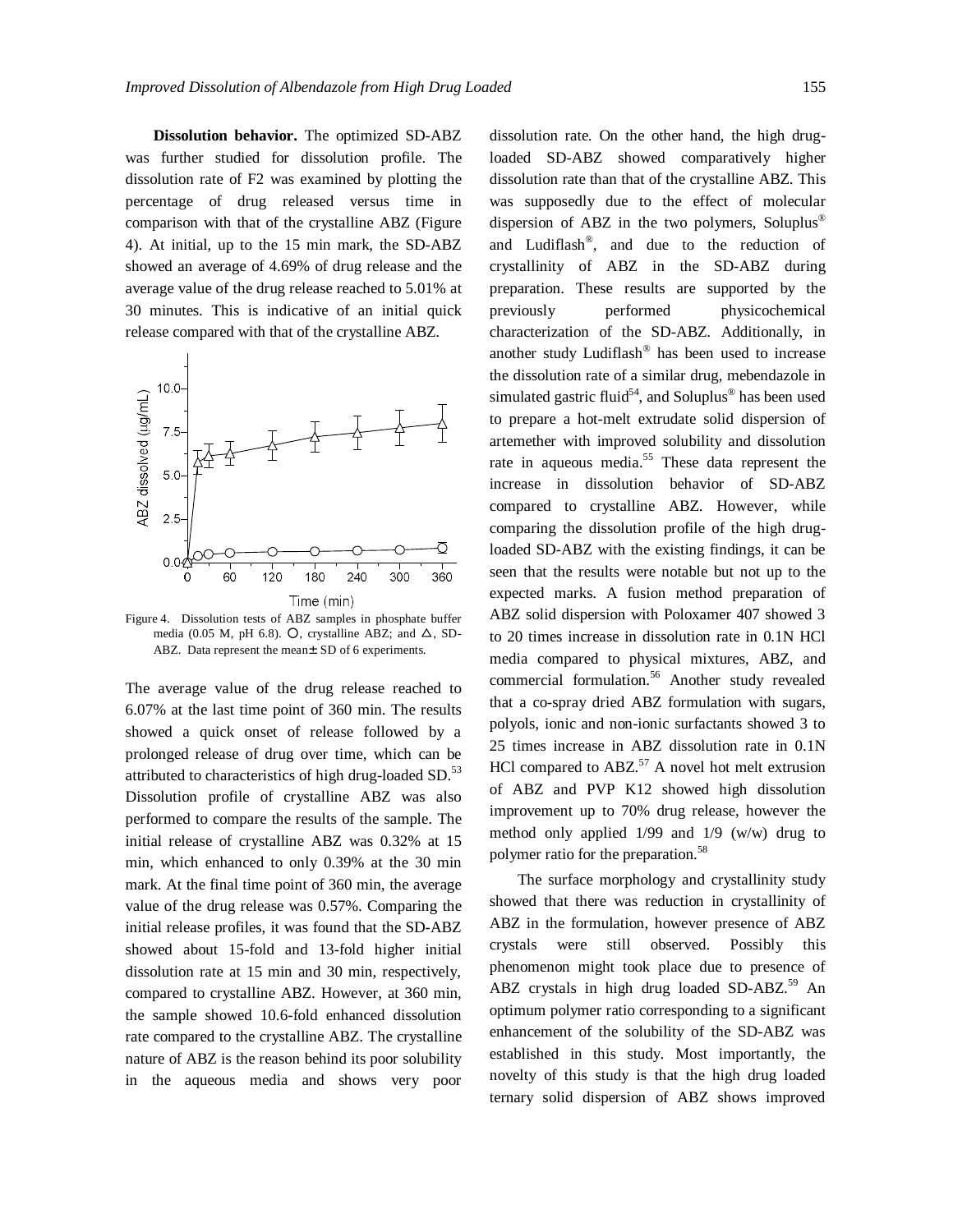solubility and dissolution behavior which has been clearly shown in the above discussed equilibrium solubility as well as dissolution studies of the proposed formulation, though not highly significant.

# **CONCLUSION**

Major obstacles to therapeutic efficacy of ABZ are its poor biopharmaceutical properties and poor patient compliance due to its large single dose. To overcome such problems, a high drug-loaded solid dispersion of ABZ was formulated, optimized and assessed in this study. Although, crystallinity in the formulation persisted; overall results showed improvement in dissolution rate and solubility compared to crystalline ABZ. For each repetition of experiments, Formulation 2 with 37.5: 12.5: 50 Soluplus<sup>®</sup>: Ludiflash<sup>®</sup>: ABZ ratio (%) showed the best results. Considering the drug-polymer ratio optimization it should be noted that, higher portion of Soluplus® in the polymer ratio showed higher solubility in repeated experiments. Thus, high drugloaded SD-ABZ still promises to be viable strategy to improve dissolution behavior of ABZ, possibly with further optimization of the polymer ratios and the formulation.

## **ABBREVIATIONS**

ABZ, albendazole; BA, bioavailability; BCS, biopharmaceutics classification system; DLS, dynamic light scattering; DSC, differential scanning calorimetry; ODT, orodispersible Tablet; PLM, polarized light microscopy; SD, solid dispersion; SEM, scanning electron microscopy; UV, ultraviolet; WHO, World Health Organization; XRPD, X-ray powder diffraction

#### **ACKNOWLEDGEMENTS**

The authors wish to thank Professor Dr. Satomi Onoue and Dr. Hideyuki Sato, Laboratory of Biopharmacy, University of Shizuoka, Japan for their kindness in permitting the physicochemical characterization of the samples.

## **CONFLICT OF INTEREST**

The authors declare no conflict of interest.

### **REFERENCES**

- 1. Delmoral-sanchez, J. M., Gonzalez-alvarez, I., Gonzalezalvarez, M., Navarro, A., and Bermejo, M. 2019. Classification of WHO essential oral medicines for children applying a provisional pediatric biopharmaceutics classification system. *Pharmaceutics* **11**, 1-16.
- 2. Simonazzi, A., Cid, A. G., Paredes, A. J., et al. 2018. Development and in vitro evaluation of solid dispersions as strategy to improve albendazole biopharmaceutical behavior. *Ther. Deliv.* **9**, 623-38.
- 3. Perrut, M., Jung, J., and Leboeuf, F. 2005. Enhancement of dissolution rate of poorly-soluble active ingredients by supercritical fluid processes: Part I: Micronization of neat particles. *Int. J. Pharm.* **288**, 3-10.
- 4. Chu, K., and Yalkowsky, S. 2010. Predicting aqueous solubility: the role of crystallinity. *Curr. Drug Metab.* **10**, 1184-91.
- 5. Murdande, S. B., Pikal, M. J., Shanker, R. M., and Bogner, R. H. 2011. Aqueous solubility of crystalline and amorphous drugs: Challenges in measurement. *Pharm. Dev. Technol*. **16**, 187-200.
- 6. Zhang, G. G. Z., Law, D., Schmitt, E. A., and Qiu, Y. 2004. Phase transformation considerations during process development and manufacture of solid oral dosage forms. *Adv. Drug Deliv. Rev*. **56**, 371-390.
- 7. Bikiaris, D. N. 2011. Solid dispersions, Part I: recent evolutions and future opportunities in manufacturing methods for dissolution rate enhancement of poorly watersoluble drugs. *Expert Opin. Drug Deliv*. **8**, 1501-1519.
- 8. Sethia, S., and Squillante, E. 2004. Solid dispersion of carbamazepine in PVP K30 by conventional solvent evaporation and supercritical methods. *Int. J. Pharm*. **272**, 1- 10.
- 9. Owusu-Ababio, G., Ebube, N. K., Reams, R., and Habib, M. 1998. Comparative dissolution studies for mefenamic acid-Polyethylene glycol solid dispersion systems and tablets. *Pharm. Dev. Technol*. **3**, 405-412.
- 10. Sawatdee, S., Atipairin, A., Sae Yoon, A., Srichana, T., Changsan, N., and Suwandecha, T. 2019. Formulation Development of Albendazole-Loaded Self-Microemulsifying Chewable Tablets to Enhance Dissolution and Bioavailability. *Pharmaceutics* **11**, 134.
- 11. Prashant, R., Rakesh, M., Tanaji, N., and Sushilkumar, P. 2016. Solubility and dissolution enhancement of albendazole by spherical crystallization. *Asian J. Biomed. Pharm. Sci.* **6**, 09-014.
- 12. Palanichamy, S., Anusha, V., Solairaj, P., Parasakthi, N., Rajadhas, G., and ThangaThirupathi, A. 2011. Formulation and evaluation of albendazole fast dissolving tablets. *Res. J. Pharm. Technol*. **4**, 1717-1720.
- 13. Mudie, D. M., Buchanan, S., Stewart, A. M., et al. 2020. A novel architecture for achieving high drug loading in amorphous spray dried dispersion tablets. *Int. J. Pharm. X*. **2**, 100042.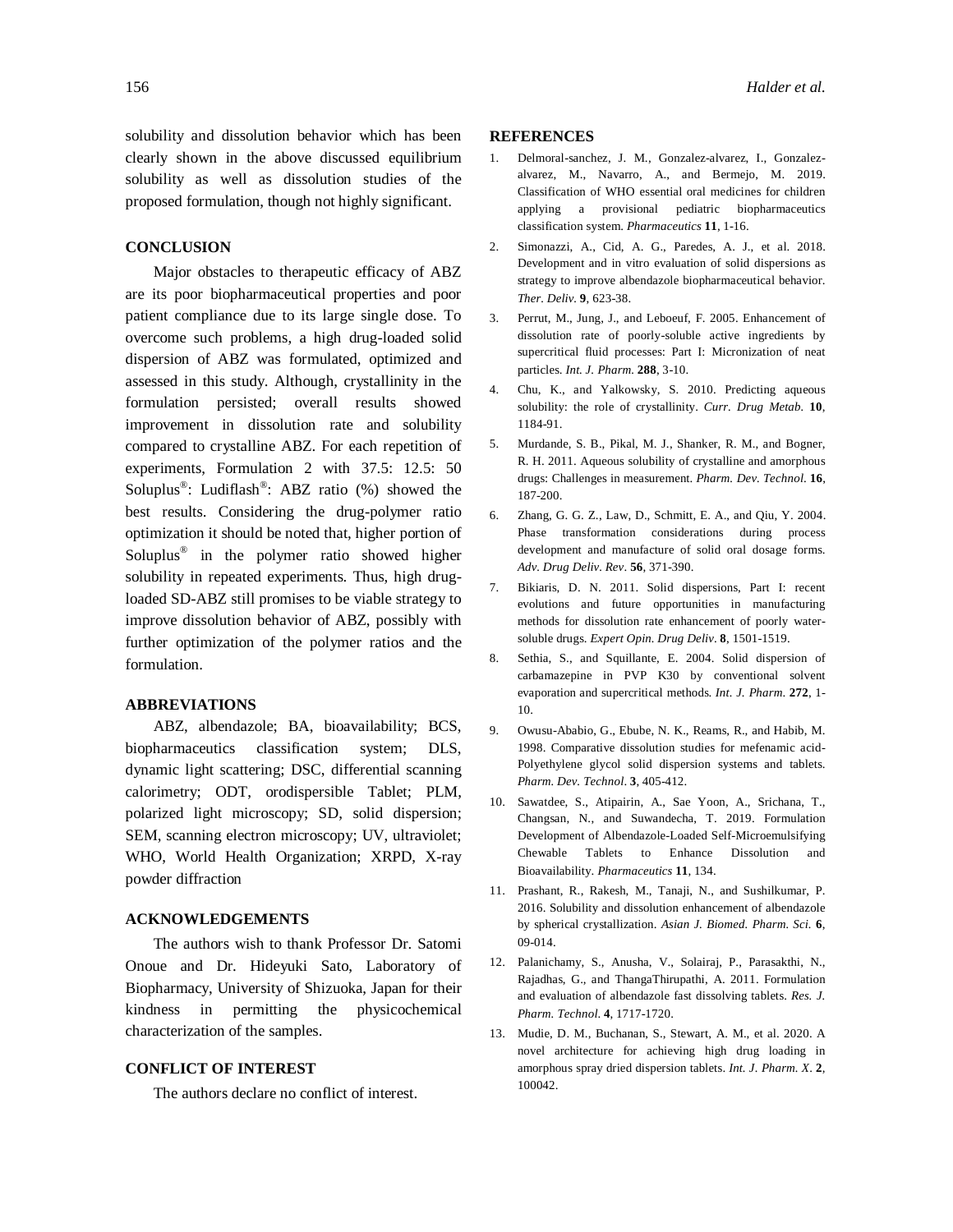- 14. Schittny, A., Huwyler, J., and Puchkov, M. 2020. Mechanisms of increased bioavailability through amorphous solid dispersions: a review. *Drug Deliv*.**27**, 110-127.
- 15. Chin, S., Petkovic, M., Zuniga, R., Santarra, B., Conklin, B., Hou, H.H., Nagapudi, K., Gruenhagen, J.A., Yehl, P., and Chen, T. 2021. Impact of polymer type, ASD loading and polymer-drug ratio on ASD tablet disintegration and drug release. *Int. J. Pharm*. **592**, 120087.
- 16. Abulaihaiti, M., Wu, X.W., Qiao, L., Lv, H.L., Zhang, H.W., Aduwayi, N., Wang, Y.J., Wang, X.C., and Peng, X.Y. 2015. Efficacy of albendazole-chitosan microsphere-based treatment for alveolar echinococcosis in mice. *PLoS Negl. Trop. Dis.* **9**, 1-16.
- 17. Mingjie, W., Shuhua, X., Junjie, C., et al. 2002. Albendazolesoybean oil emulsion for the treatment of human cystic echinococcosis: evaluation of bioavailability and bioequivalence. *Acta Trop*. **83**, 177-181.
- 18. Priotti, J., Codina, A. V., Leonardi, D., Vasconi, M. D., Hinrichsen, L. I., and Lamas, M. C. 2017. Albendazole microcrystal formulations based on chitosan and cellulose derivatives: physicochemical characterization and in vitro parasiticidal activity in trichinella spiralis adult worms. *AAPS PharmSciTech* **18**, 947-956.
- 19. Castro, S. G., Sanchez Bruni, S. F., Urbizu, L. P., et al. 2013. Enhanced dissolution and systemic availability of albendazole formulated as solid dispersions. *Pharm. Dev. Technol*. **18**, 434-442.
- 20. Wen, H., New, R. R. C., Muhmut, M., et al. 1996. Pharmacology and efficacy of liposome-entrapped albendazole in experimental secondary alveolar echinococcosis and effect of co- administration with cimetidine. *Parasitology* **113**, 111-121.
- 21. Palomares-Alonso, F., González, C.R., Bernad-Bernad, M.J., Montiel, M.D.C., Hernández, G.P., González-Hernández, I., Castro-Torres, N., Estrada, E.P., and Jung-Cook, H. 2010. Two novel ternary albendazole-cyclodextrin-polymer systems: dissolution, bioavailability and efficacy against Taenia crassiceps cysts. *Acta Trop.* **113**, 56-60.
- 22. Vogt, M., Kunath, K., and Dressman, J. B. 2008. Dissolution improvement of four poorly water soluble drugs by cogrinding with commonly used excipients. *Eur. J. Pharm. Biopharm*. **68**, 330-337.
- 23. Alanazi, F. K., El-Badry, M., Ahmed, M. O., and Alsarra, I. A. 2007. Improvement of albendazole dissolution by preparing microparticles using spray-drying technique. *Sci. Pharm*. **75**, 63-79.
- 24. Paredes, A. J., Bruni, S. S., Allemandi, D., Lanusse, C., and Palma, S. D. 2018. Albendazole nanocrystals with improved pharmacokinetic performance in mice. *Ther. Deliv*. **9**, 89-97.
- 25. Craig, D. Q. M. 2002. The mechanisms of drug release from solid dispersions in water-soluble polymers. *Int. J. Pharm*. **231**, 131-144.
- 26. Karagianni, A., Kachrimanis, K., and Nikolakakis, I. 2018. Co-amorphous solid dispersions for solubility and absorption improvement of drugs: Composition, preparation, characterization and formulations for oral delivery. *Pharmaceutics* **10**, 1–26.
- 27. Hancock, B. C., and Parks, M. 2000. What is the true solubility advantage for amorphous pharmaceuticals? *Pharm. Res.* **17**, 397-404.
- 28. Mura, P., Faucci, M. T., Manderioli, A., Bramanti, G., and Parrini, P. 1999. Thermal behavior and dissolution properties of naproxen from binary and ternary solid dispersions. *Drug Dev. Ind. Pharm*. **25**, 257-264.
- 29. Zhang, X., Xing, H., Zhao, Y., and Ma, Z. 2018. Pharmaceutical dispersion techniques for dissolution and bioavailability enhancement of poorly water-soluble drugs. *Pharmaceutics* **10**, 1-33.
- 30. Jacob, B., Bisht, L.K., and Chandy, V. 2018. Ludiflash- A novel excipient for patient friendly dosage form Ludiflash. *Res. Rev. J. Phar.* **7**, 3–6.
- 31. Modi, A., and Tayade, P. 2006. Enhancement of dissolution profile by solid dispersion (kneading) technique. *AAPS PharmSciTech* **7**, 1-6.
- 32. Azad, A.K., Jahan, K., Sathi, T., Sultana, R., Abbas, S., and Uddin, A. 2018. Improvement of dissolution properties of albendazole from different methods of solid dispersion. *J. Drug Deliv. Ther.* **8**, 475-480.
- 33. Sarfraz, R.M., Bashir, S., Mahmood, A., Ahsan, H., Riaz, H., Raza, H., Rashid, Z., Raza, S. A., Abrar, M.A., Abbas, K., and Yasmeen, T. 2017. Application of various polymers and polymers based techniques used to improve solubility of poorly water soluble drugs: a review. *Acta Pol. Pharm.Drug Res.* **74**, 347-356.
- 34. Ahmed, D. A., Abdel-Aziz, O., Abdel-Ghany, M., and Weshahy, S. A. 2018. Stability indicating determination of Albendazole in bulk drug and pharmaceutical dosage form by chromatographic and spectrophotometric methods. *Futur. J. Pharm. Sci.* **4**, 161-166.
- 35. Fülöp, V., Jakab, G., Tóth, B., Balogh, E., and Antal, I. 2020. Study on optimization of wet milling process for the development of albendazole containing nanosuspension with improved dissolution. *Period. Polytech. Chem. Eng.* **64**, 401- 420.
- 36. Wang, S., Gu, Z., Wang, Z., Chen, X., Cao, L., Cai, L., Li, Q., Wei, J., Shin, J.W., and Su, J. 2018. Influences of mesoporous magnesium calcium silicate on mineralization, degradability, cell responses, curcumin release from macromesoporous scaffolds of gliadin based biocomposites. *Sci. Rep.* **8**, 1-12.
- 37. Li, C., and Zhu, Y. 2015. Quantitative polarized light microscopy using spectral multiplexing interferometry. *Opt. Lett.* **40**, 2622-2625.
- 38. Hu, C., Liu, Z., Liu, C., Zhang, Y., Fan, H., and Qian, F. 2020. Improvement of antialveolar echinococcosis efficacy of albendazole by a novel nanocrystalline formulation with enhanced oral bioavailability. *ACS Infect. Dis.* **6**, 802-810.